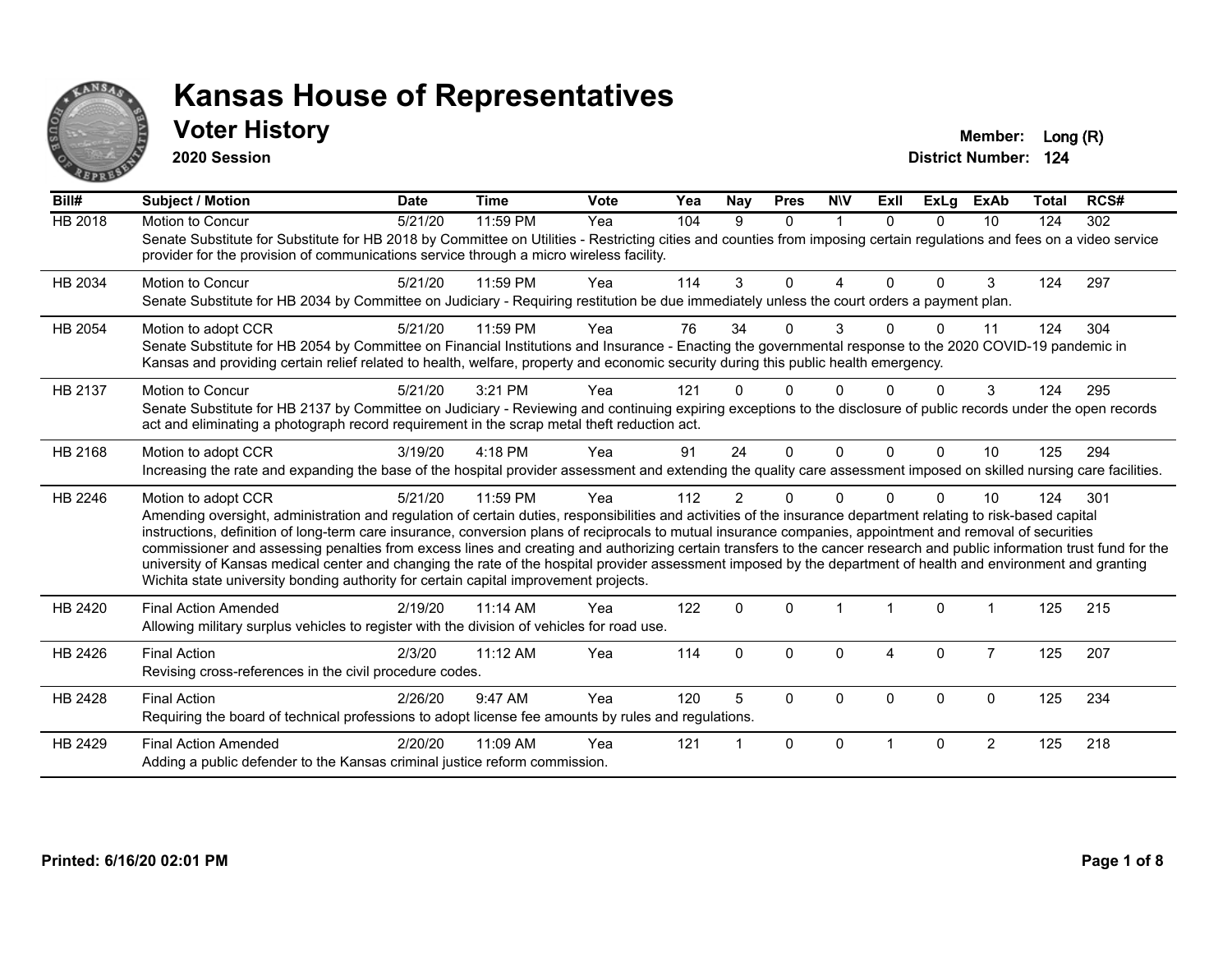

#### **Voter History Member:** Long (R)

**2020 Session**

| Bill#          | <b>Subject / Motion</b>                                                                                                                                                                                                                                                    | <b>Date</b> | <b>Time</b> | Vote | Yea | Nay          | <b>Pres</b>  | <b>NIV</b>   | <b>Exll</b>    | <b>ExLg</b> | <b>ExAb</b>    | <b>Total</b> | RCS# |
|----------------|----------------------------------------------------------------------------------------------------------------------------------------------------------------------------------------------------------------------------------------------------------------------------|-------------|-------------|------|-----|--------------|--------------|--------------|----------------|-------------|----------------|--------------|------|
| <b>HB 2432</b> | <b>Final Action Amended</b>                                                                                                                                                                                                                                                | 2/20/20     | 11:10 AM    | Yea  | 122 | $\Omega$     | $\Omega$     | $\mathbf{0}$ |                | 0           | 2              | 125          | 219  |
|                | Creating the Kansas pesticide waste disposal program and allowing up to \$50,000 to be transferred annually from the Kansas agricultural remediation fund to a new<br>Kansas pesticide waste disposal fund.                                                                |             |             |      |     |              |              |              |                |             |                |              |      |
| HB 2438        | <b>Final Action</b><br>Allowing certain exceptions to the confidentiality of state child death review board documents.                                                                                                                                                     | 2/26/20     | 9:48 AM     | Yea  | 125 | $\Omega$     | $\Omega$     | $\Omega$     | $\Omega$       | $\Omega$    | $\Omega$       | 125          | 235  |
| HB 2447        | <b>Final Action Amended</b><br>Changing how two-way electronic audio-visual communication is used in courts.                                                                                                                                                               | 2/20/20     | 11:16 AM    | Yea  | 83  | 39           | $\mathbf 0$  | 0            | $\overline{1}$ | 0           | $\overline{2}$ | 125          | 220  |
| HB 2448        | <b>Final Action Amended</b><br>Changing penalties for crimes related to motor vehicles.                                                                                                                                                                                    | 2/19/20     | 11:15 AM    | Yea  | 98  | 25           | $\mathbf 0$  | 0            | 1              | 0           | $\mathbf{1}$   | 125          | 216  |
| HB 2449        | <b>Final Action</b><br>Changing the requirements for board of indigents' defense services appointments.                                                                                                                                                                    | 2/20/20     | 11:17 AM    | Yea  | 99  | 23           | $\mathbf{0}$ | $\mathbf{0}$ | 1              | $\Omega$    | $\overline{2}$ | 125          | 221  |
| HB 2451        | <b>Final Action</b><br>Amending Kansas department of agriculture division of animal health license, permit and registration renewal deadlines.                                                                                                                             | 2/20/20     | 11:18 AM    | Yea  | 122 | $\Omega$     | $\mathbf 0$  | 0            | 1              | $\Omega$    | $\overline{2}$ | 125          | 222  |
| HB 2452        | <b>Final Action</b><br>Creating the Kansas reading readiness act.                                                                                                                                                                                                          | 2/26/20     | 9:49 AM     | Yea  | 125 | $\Omega$     | $\mathbf{0}$ | 0            | $\Omega$       | $\Omega$    | $\Omega$       | 125          | 236  |
| HB 2454        | <b>Final Action Amended</b><br>Self-storage unit rentals; sales and towing of property for nonpayment of rent or abandonment; contractual value of property.                                                                                                               | 2/19/20     | 11:17 AM    | Yea  | 114 | 9            | $\mathbf{0}$ | $\Omega$     |                | $\Omega$    | $\mathbf 1$    | 125          | 217  |
| HB 2456        | <b>Final Action</b><br>Clarifying the definition of the term "possession" in the Kansas criminal code.                                                                                                                                                                     | 2/26/20     | 9:50 AM     | Yea  | 124 |              | $\Omega$     | $\Omega$     | $\Omega$       | $\Omega$    | $\mathbf 0$    | 125          | 237  |
| HB 2462        | <b>Final Action</b><br>Updating provisions related to the Kansas department of agriculture division of conservation.                                                                                                                                                       | 2/26/20     | 9:51 AM     | Yea  | 125 | $\mathbf{0}$ | 0            | 0            | $\Omega$       | 0           | $\mathbf 0$    | 125          | 238  |
| HB 2463        | <b>Final Action Amended</b><br>Amending the Kansas pesticide law's licensure requirements and the Kansas chemigation safety law's permittee requirements.                                                                                                                  | 2/26/20     | 9:52 AM     | Yea  | 125 | $\Omega$     | $\Omega$     | $\Omega$     | $\Omega$       | $\Omega$    | $\Omega$       | 125          | 239  |
| HB 2464        | <b>Final Action Amended</b><br>Updating egg repacking requirements for retailers.                                                                                                                                                                                          | 2/26/20     | 9:53 AM     | Yea  | 121 |              | $\Omega$     | $\Omega$     | $\Omega$       | 0           | $\Omega$       | 125          | 240  |
| HB 2466        | <b>Final Action</b><br>Enacting the Kansas taxpayer protection act; requiring the signature and tax identification number of paid tax return preparers on income tax returns; authorizing<br>actions to enjoin paid tax return preparers from engaging in certain conduct. | 2/10/20     | 11:10 AM    | Yea  | 118 |              | $\Omega$     |              | $\overline{2}$ | $\Omega$    | 3              | 125          | 212  |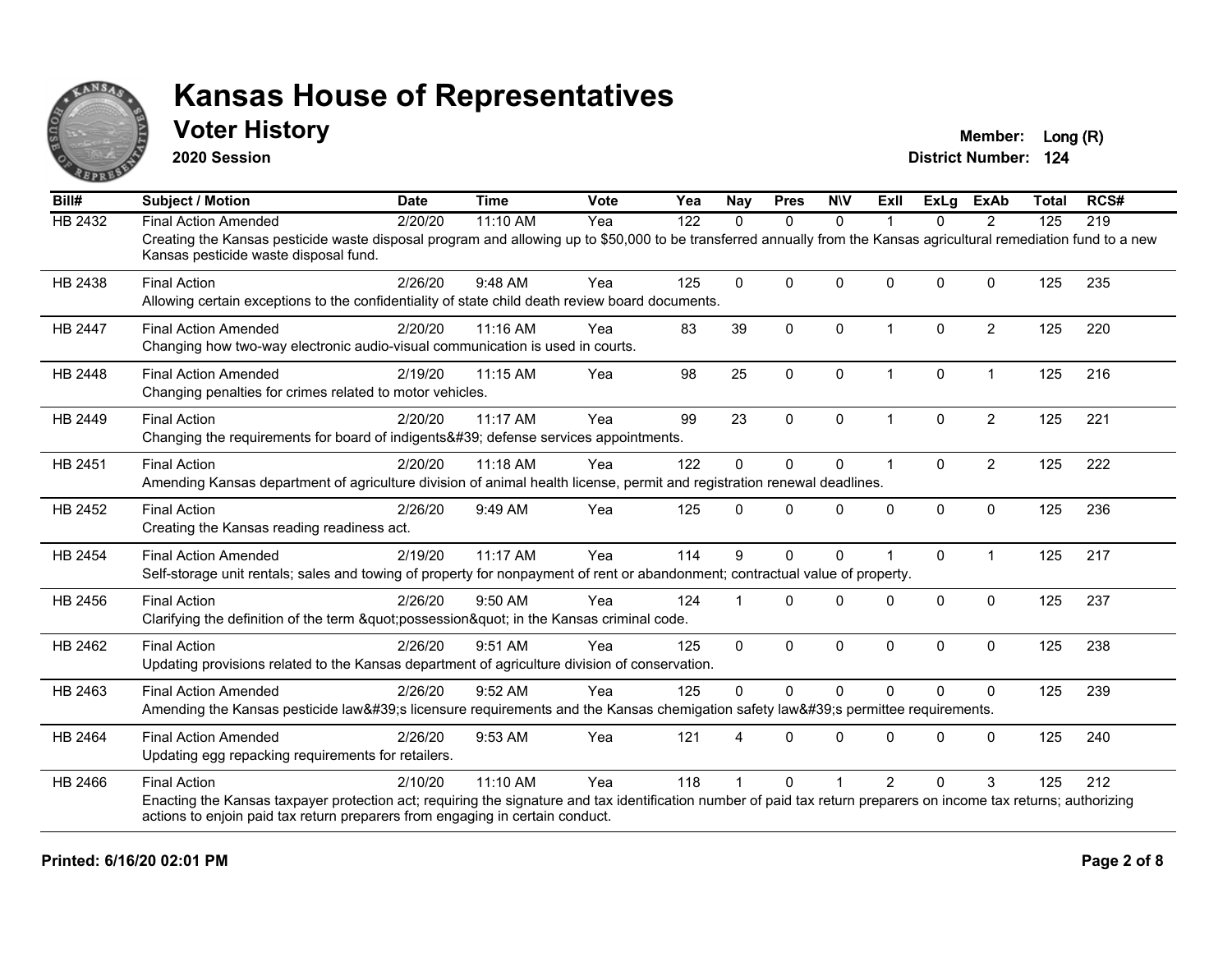

#### **Voter History Member:** Long (R)

**2020 Session**

| Bill#          | <b>Subject / Motion</b>                                                                                                                                             | <b>Date</b> | <b>Time</b> | <b>Vote</b> | Yea | Nay            | <b>Pres</b> | <b>NIV</b>   | ExIl     | <b>ExLg</b>   | <b>ExAb</b>  | <b>Total</b> | RCS# |
|----------------|---------------------------------------------------------------------------------------------------------------------------------------------------------------------|-------------|-------------|-------------|-----|----------------|-------------|--------------|----------|---------------|--------------|--------------|------|
| <b>HB 2467</b> | <b>Final Action Amended</b>                                                                                                                                         | 2/7/20      | 4:10 PM     | Yea         | 105 | 15             | $\Omega$    | 3            | $\Omega$ | $\mathcal{P}$ | $\Omega$     | 125          | 211  |
|                | Removing the spousal exception from sexual battery and requiring a domestic violence offender assessment on a first conviction of domestic battery.                 |             |             |             |     |                |             |              |          |               |              |              |      |
| HB 2469        | <b>Final Action Amended</b>                                                                                                                                         | 2/26/20     | 9:54 AM     | Yea         | 120 | 5              | $\Omega$    | $\Omega$     | $\Omega$ | $\Omega$      | $\Omega$     | 125          | 241  |
|                | Extending terminal medical release to inmates in the custody of the department of corrections with a condition likely to cause death within 120 days.               |             |             |             |     |                |             |              |          |               |              |              |      |
| HB 2470        | <b>Final Action</b>                                                                                                                                                 | 2/26/20     | $9:55$ AM   | Yea         | 125 | $\Omega$       | $\Omega$    | $\Omega$     | $\Omega$ | $\Omega$      | $\Omega$     | 125          | 242  |
|                | Clarifying jurisdiction and supervision of offenders in a certified drug abuse treatment program.                                                                   |             |             |             |     |                |             |              |          |               |              |              |      |
| HB 2479        | <b>Final Action</b>                                                                                                                                                 | 2/26/20     | 9:56 AM     | Yea         | 125 | 0              | $\Omega$    | $\mathbf 0$  | $\Omega$ | $\Omega$      | $\Omega$     | 125          | 243  |
|                | Codifying the NAIC corporate governance model regulation into statute.                                                                                              |             |             |             |     |                |             |              |          |               |              |              |      |
| HB 2480        | <b>Final Action</b>                                                                                                                                                 | 2/26/20     | 9:57 AM     | Yea         | 125 | $\mathbf{0}$   | $\Omega$    | $\Omega$     | 0        | $\Omega$      | $\mathbf{0}$ | 125          | 244  |
|                | Updating the definition of long-term care insurance contained in the long-term care insurance act.                                                                  |             |             |             |     |                |             |              |          |               |              |              |      |
| HB 2487        | <b>Emergency Final Action</b>                                                                                                                                       | 2/26/20     | 4:22 PM     | Yea         | 118 | 7              | $\Omega$    | $\Omega$     | 0        | $\Omega$      | $\Omega$     | 125          | 262  |
|                | Including emotional disability rather than emotional disturbance in the definitions of "children with disabilities" and "individuals with disabilities. "           |             |             |             |     |                |             |              |          |               |              |              |      |
| HB 2490        | <b>Final Action</b>                                                                                                                                                 | 3/12/20     | 11:21 AM    | Yea         | 118 | $\overline{2}$ | $\Omega$    | $\Omega$     | 1        | $\Omega$      | 4            | 125          | 276  |
|                | Kansas corporation NOL carryforward extension.                                                                                                                      |             |             |             |     |                |             |              |          |               |              |              |      |
| HB 2495        | <b>Final Action</b>                                                                                                                                                 | 2/26/20     | 9:58 AM     | Yea         | 125 | $\Omega$       | $\Omega$    | $\mathbf{0}$ | $\Omega$ | $\Omega$      | $\Omega$     | 125          | 245  |
|                | Authorizing the crime victims compensation board to waive application time restrictions for a victim of a sexually violent crime to receive compensation for mental |             |             |             |     |                |             |              |          |               |              |              |      |
|                | health counseling.                                                                                                                                                  |             |             |             |     |                |             |              |          |               |              |              |      |
| HB 2496        | <b>Final Action</b>                                                                                                                                                 | 2/26/20     | 9:59 AM     | Yea         | 125 | $\Omega$       | $\Omega$    | $\Omega$     | $\Omega$ | $\Omega$      | $\Omega$     | 125          | 246  |
|                | Authorizing court services officers and community corrections officers to provide a certification of identification to offenders.                                   |             |             |             |     |                |             |              |          |               |              |              |      |
| HB 2500        | <b>Emergency Final Action Amended</b>                                                                                                                               | 2/20/20     | 11:48 AM    | Yea         | 122 | $\Omega$       | $\Omega$    | $\Omega$     |          | $\Omega$      | 2            | 125          | 226  |
|                | Amending the Kansas power of attorney act regarding the form of a power of attorney and the duties of third parties relying and acting on a power of attorney.      |             |             |             |     |                |             |              |          |               |              |              |      |
| HB 2501        | <b>Final Action Amended</b>                                                                                                                                         | 2/20/20     | 11:19 AM    | Yea         | 119 | 3              | $\Omega$    | $\Omega$     |          | $\Omega$      | 2            | 125          | 223  |
|                | Allowing salvage vehicle pools to apply for ownership documents for vehicles that are disclaimed by insurance companies.                                            |             |             |             |     |                |             |              |          |               |              |              |      |
| HB 2503        | <b>Final Action Amended</b>                                                                                                                                         | 2/26/20     | 10:00 AM    | Yea         | 125 | 0              | $\Omega$    | $\mathbf{0}$ | 0        | $\Omega$      | $\mathbf{0}$ | 125          | 247  |
|                | Authorizing the transfer of \$268,412,000 from the state general fund to the KPERS fund during fiscal year 2020 and eliminating certain level-dollar employer       |             |             |             |     |                |             |              |          |               |              |              |      |
|                | contribution payments.                                                                                                                                              |             |             |             |     |                |             |              |          |               |              |              |      |
| HB 2506        | <b>EFA Sub Bill Amended</b>                                                                                                                                         | 2/26/20     | 4:26 PM     | Yea         | 123 | $\overline{2}$ | $\Omega$    | $\Omega$     | $\Omega$ | $\Omega$      | $\Omega$     | 125          | 265  |
|                | Expanding the military spouse and servicemember's expedited licensure law to certain other license, certificate or registration applicants.                         |             |             |             |     |                |             |              |          |               |              |              |      |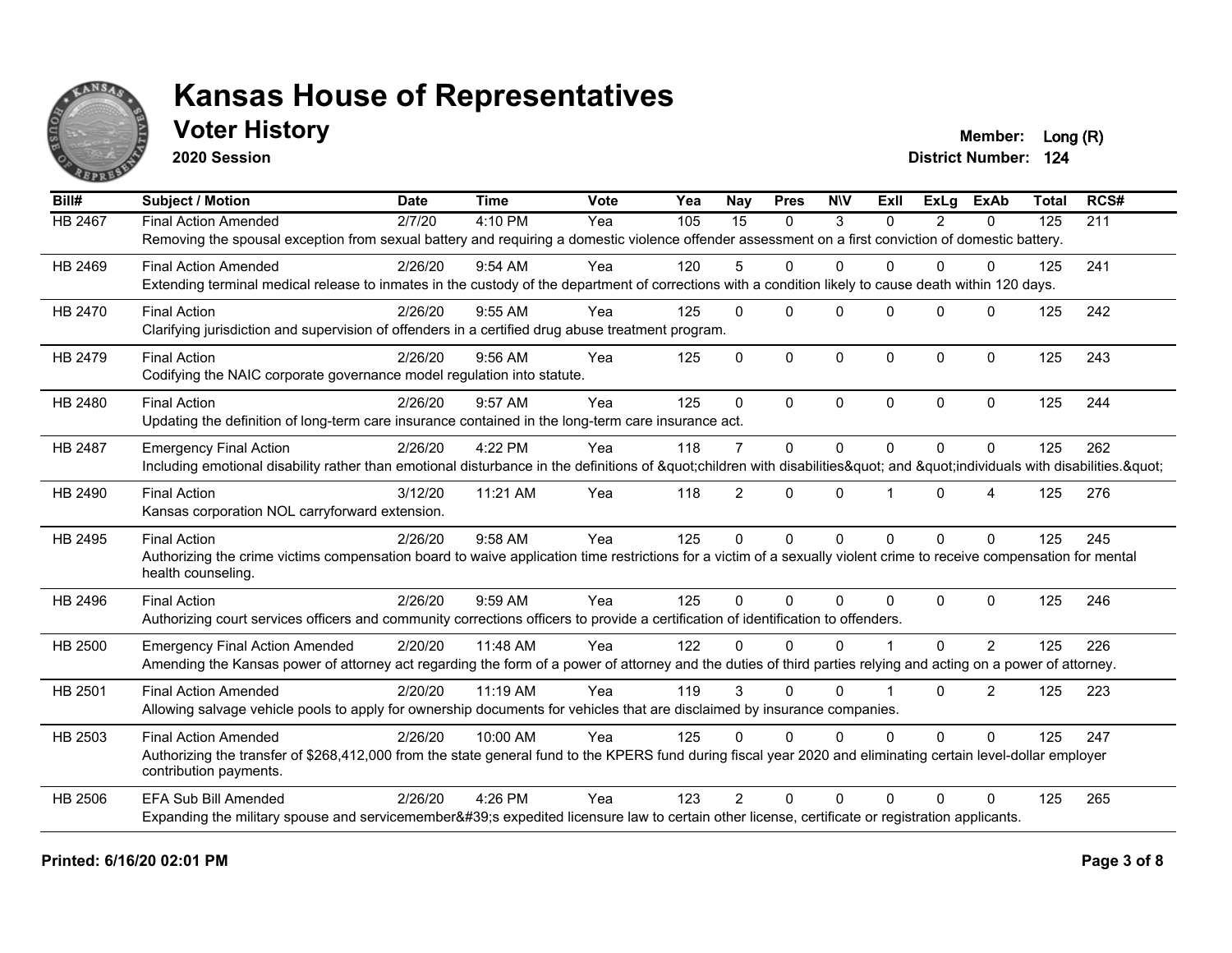

### **Voter History Member:** Long (R)

**2020 Session**

| Bill#   | <b>Subject / Motion</b>                                                                                                                                                                                                                                                                                                                                                                                                                                                                                                                             | <b>Date</b> | <b>Time</b> | <b>Vote</b> | Yea | <b>Nay</b>     | <b>Pres</b>  | <b>NIV</b>   | ExII     | <b>ExLg</b> | <b>ExAb</b>    | <b>Total</b> | RCS# |
|---------|-----------------------------------------------------------------------------------------------------------------------------------------------------------------------------------------------------------------------------------------------------------------------------------------------------------------------------------------------------------------------------------------------------------------------------------------------------------------------------------------------------------------------------------------------------|-------------|-------------|-------------|-----|----------------|--------------|--------------|----------|-------------|----------------|--------------|------|
| HB 2507 | <b>Final Action Amended</b><br>Liability protection for businesses that participate in high school work-based learning programs.                                                                                                                                                                                                                                                                                                                                                                                                                    | 2/26/20     | 10:01 AM    | Yea         | 97  | 27             | 1            | $\Omega$     | $\Omega$ | $\Omega$    | $\mathbf{0}$   | 125          | 248  |
| HB 2509 | <b>Emergency Final Action</b><br>Vacating certain blocks in the original town plat set aside for a college and a park of the city of Americus and vesting fee simple title in the city.                                                                                                                                                                                                                                                                                                                                                             | 2/26/20     | 4:22 PM     | Yea         | 122 | 3              | $\Omega$     | $\mathbf{0}$ | $\Omega$ | $\Omega$    | $\mathbf{0}$   | 125          | 263  |
| HB 2510 | <b>Emergency Final Action</b><br>Special districts may be dissolved and responsibilities assumed by a city.                                                                                                                                                                                                                                                                                                                                                                                                                                         | 2/26/20     | 4:29 PM     | Yea         | 122 | 3              | $\Omega$     | $\Omega$     | $\Omega$ | $\Omega$    | $\mathbf 0$    | 125          | 267  |
| HB 2510 | Motion to adopt CCR<br>Creating the Kansas promise scholarship act; requiring a Kansas foster care children annual academic report card; authorizing the state board of regents on behalf of<br>Kansas state university to sell certain real property in Saline county; providing payment or waiver of tuition for certain dually or concurrently enrolled students;<br>authorizing the practice of the healing arts by healing arts school clinics; providing ACT college entrance exams and workkeys assessments to nonpublic school<br>students. | 5/21/20     | 11:59 PM    | Yea         | 110 | 3              | $\Omega$     | 1            | $\Omega$ | $\Omega$    | 10             | 124          | 300  |
| HB 2515 | <b>Emergency Final Action Amended</b><br>Creating the Kansas promise scholarship program.                                                                                                                                                                                                                                                                                                                                                                                                                                                           | 2/20/20     | 11:47 AM    | Yea         | 116 | 6              | $\Omega$     | $\Omega$     | 1        | $\Omega$    | 2              | 125          | 225  |
| HB 2516 | <b>Final Action Amended</b><br>Enacting the first-time home buyer savings account act.                                                                                                                                                                                                                                                                                                                                                                                                                                                              | 2/26/20     | 10:03 AM    | Yea         | 123 | $\overline{2}$ | $\mathbf{0}$ | $\mathbf{0}$ | $\Omega$ | $\Omega$    | $\mathbf{0}$   | 125          | 249  |
| HB 2518 | <b>Final Action</b><br>Counting any crime with a domestic violence designation as a prior conviction under domestic battery.                                                                                                                                                                                                                                                                                                                                                                                                                        | 2/26/20     | 10:04 AM    | Yea         | 125 | $\Omega$       | $\mathbf{0}$ | $\Omega$     | $\Omega$ | $\Omega$    | $\mathbf{0}$   | 125          | 250  |
| HB 2521 | <b>Emergency Final Action Amended</b><br>Enacting the revised uniform athlete agents act.                                                                                                                                                                                                                                                                                                                                                                                                                                                           | 2/20/20     | 11:49 AM    | Yea         | 122 | 0              | $\mathbf{0}$ | $\mathbf{0}$ |          | $\Omega$    | 2              | 125          | 227  |
| HB 2524 | <b>Final Action</b><br>Updating motor carrier laws and regulation of motor carriers by the state corporation commission.                                                                                                                                                                                                                                                                                                                                                                                                                            | 2/17/20     | 11:24 AM    | Yea         | 118 | $\Omega$       | $\Omega$     | $\mathbf{0}$ | 3        | $\Omega$    | $\overline{4}$ | 125          | 213  |
| HB 2528 | <b>Final Action</b><br>Providing for all vehicles more than 35 years old to qualify as an antique vehicle.                                                                                                                                                                                                                                                                                                                                                                                                                                          | 2/26/20     | 10:05 AM    | Yea         | 124 |                | $\mathbf{0}$ | $\mathbf{0}$ | $\Omega$ | $\Omega$    | $\mathbf{0}$   | 125          | 251  |
| HB 2540 | <b>Emergency Final Action Amended</b><br>Requiring moneys attributable to at-risk student weighting be expended for approved at-risk educational programs.                                                                                                                                                                                                                                                                                                                                                                                          | 2/26/20     | 4:37 PM     | Yea         | 111 | 14             | $\Omega$     | $\Omega$     | $\Omega$ | $\Omega$    | $\mathbf 0$    | 125          | 274  |
| HB 2546 | <b>Final Action</b><br>Creating the crime of sexual extortion and adding the crime to the Kansas offender registration act.                                                                                                                                                                                                                                                                                                                                                                                                                         | 2/26/20     | 10:06 AM    | Yea         | 125 | U              | $\Omega$     | $\Omega$     | $\Omega$ | $\Omega$    | 0              | 125          | 252  |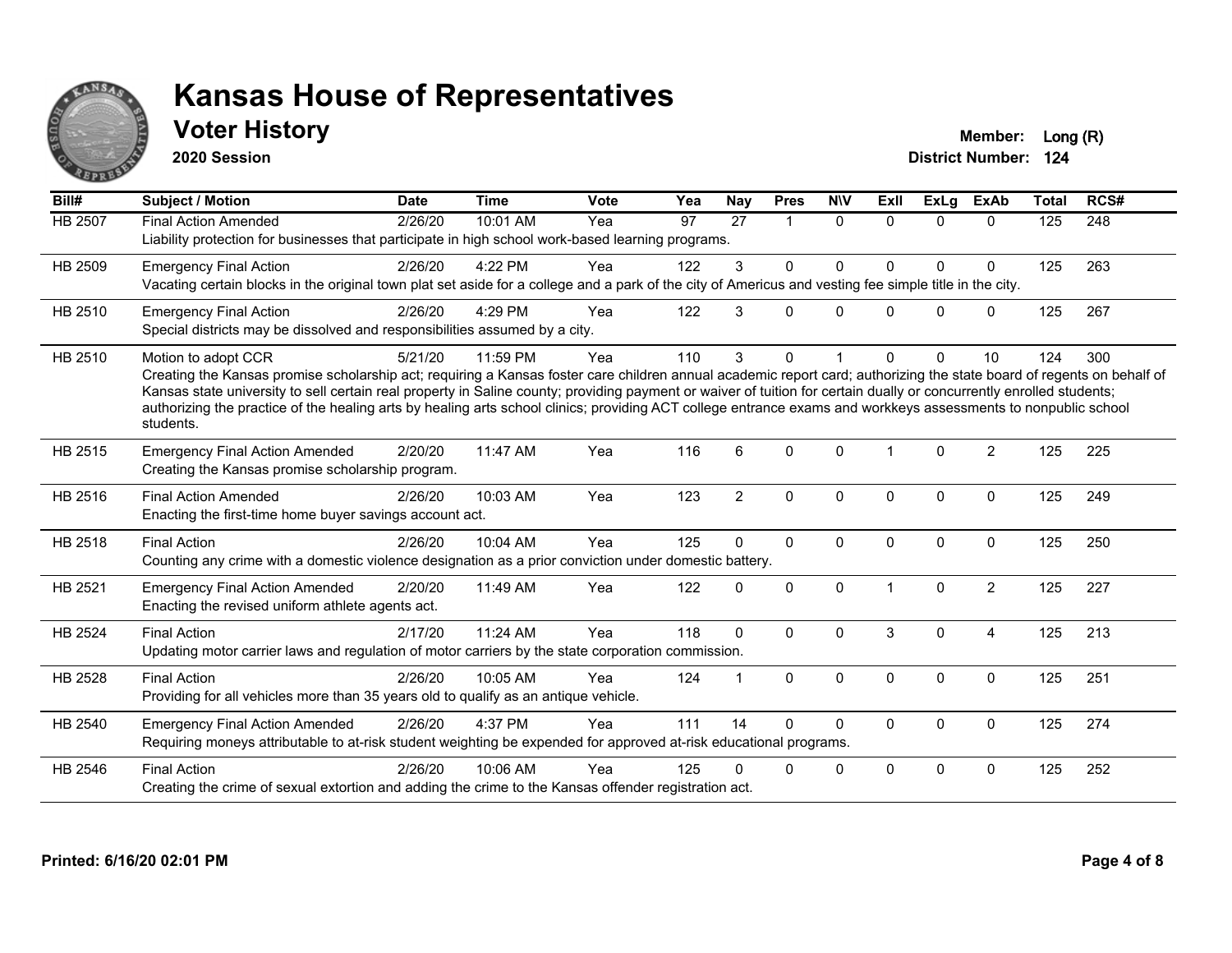

## **Voter History Member:** Long (R)

**2020 Session**

| Bill#   | <b>Subject / Motion</b>                                                                                                                                                                                                                                                                                         | <b>Date</b> | <b>Time</b> | Vote | Yea | Nay            | <b>Pres</b>             | <b>NIV</b>   | ExII                 | ExLa         | <b>ExAb</b>    | <b>Total</b> | RCS# |
|---------|-----------------------------------------------------------------------------------------------------------------------------------------------------------------------------------------------------------------------------------------------------------------------------------------------------------------|-------------|-------------|------|-----|----------------|-------------------------|--------------|----------------------|--------------|----------------|--------------|------|
| HB 2547 | <b>Final Action Amended</b><br>Making changes to suspended drivers' license requirements.                                                                                                                                                                                                                       | 2/26/20     | 10:07 AM    | Yea  | 125 | 0              | $\mathbf{0}$            | $\mathbf 0$  | $\Omega$             | $\mathbf{0}$ | $\mathbf{0}$   | 125          | 253  |
| HB 2548 | <b>Final Action Amended</b><br>Claims against the state submitted by the Joint Committee on Special Claims Against the State.                                                                                                                                                                                   | 3/13/20     | 8:19 AM     | Yea  | 115 |                | $\Omega$                | $\Omega$     | $\overline{2}$       | $\Omega$     | $\overline{7}$ | 125          | 282  |
| HB 2554 | <b>Final Action</b><br>Enacting the uniform fiduciary income and principal act (UFIPA).                                                                                                                                                                                                                         | 2/26/20     | 10:08 AM    | Yea  | 125 | $\Omega$       | $\mathbf{0}$            | $\Omega$     | $\Omega$             | $\Omega$     | $\Omega$       | 125          | 254  |
| HB 2571 | <b>Final Action Amended</b><br>Club and drinking establishment liquor license eligibility; spouse is a law enforcement officer in another county.                                                                                                                                                               | 3/12/20     | 11:22 AM    | Yea  | 108 | 12             | 0                       | 0            | $\blacktriangleleft$ | $\Omega$     | 4              | 125          | 277  |
| HB 2575 | <b>Emergency Final Action Amended</b><br>Amending the Kansas drycleaner environmental response act to change the required deductible rate, environmental surcharge rate and penalty fine amount.                                                                                                                | 2/26/20     | 4:31 PM     | Yea  | 95  | 29             |                         | $\mathbf 0$  | $\Omega$             | $\Omega$     | $\Omega$       | 125          | 269  |
| HB 2583 | <b>Emergency Final Action</b><br>Clarify the vacation of territory from city boundaries or release of easements.                                                                                                                                                                                                | 2/26/20     | 4:35 PM     | Yea  | 124 |                | $\Omega$                | $\Omega$     | <sup>n</sup>         | $\Omega$     | $\Omega$       | 125          | 273  |
| HB 2585 | <b>Emergency Final Action Amended</b><br>Amending the Kansas drycleaner environmental response act to change the required deductible rate, environmental surcharge rate and penalty fine amount.                                                                                                                | 2/26/20     | 4:27 PM     | Yea  | 123 | $\overline{2}$ | $\Omega$                | $\mathbf{0}$ | $\Omega$             | $\Omega$     | $\Omega$       | 125          | 266  |
| HB 2585 | <b>Motion to Concur</b><br>Senate Substitute for HB 2585 by Committee on Utilities - Exempting certain public utilities from Kansas income taxation and allowing the state corporation<br>commission to approve certain contract and reduced electric rates and associated cost recovery from all rate classes. | 5/21/20     | 3:59 PM     | Yea  | 75  | 45             |                         | $\Omega$     |                      | 0            | 3              | 124          | 296  |
| HB 2587 | <b>Final Action</b><br>Allowing venue for an agency adoption to be where a state agency or their subcontracting agencies have offices when the state is the agency.                                                                                                                                             | 2/26/20     | 10:09 AM    | Yea  | 124 |                | U                       | $\Omega$     | <sup>n</sup>         | $\Omega$     | $\Omega$       | 125          | 255  |
| HB 2595 | <b>Final Action Amended</b><br>Eliminating the 30-day delay before offering state surplus property for sale to the general public.                                                                                                                                                                              | 2/20/20     | 11:20 AM    | Yea  | 118 | 3              | $\overline{\mathbf{1}}$ | $\Omega$     |                      | $\Omega$     | 2              | 125          | 224  |
| HB 2596 | <b>Final Action Amended</b><br>Allowing an alcoholic liquor manufacturer to obtain a drinking establishment license under certain conditions.                                                                                                                                                                   | 3/12/20     | 11:23 AM    | Yea  | 113 |                | $\Omega$                | $\Omega$     |                      | $\Omega$     | $\overline{4}$ | 125          | 278  |
| HB 2618 | <b>Emergency Final Action Amended</b><br>Establishing a state broadband grant program under the department of commerce to encourage the deployment of broadband in the state.                                                                                                                                   | 2/26/20     | 4:33 PM     | Yea  | 120 | 5              | $\Omega$                | $\mathbf{0}$ | $\Omega$             | $\Omega$     | $\mathbf{0}$   | 125          | 271  |
| HB 2619 | <b>Final Action</b><br>Adjusting the frequency of the KPERS actuarial experience study.                                                                                                                                                                                                                         | 2/26/20     | $10:10$ AM  | Yea  | 118 |                | 0                       | $\Omega$     | U                    | $\Omega$     | $\mathbf{0}$   | 125          | 256  |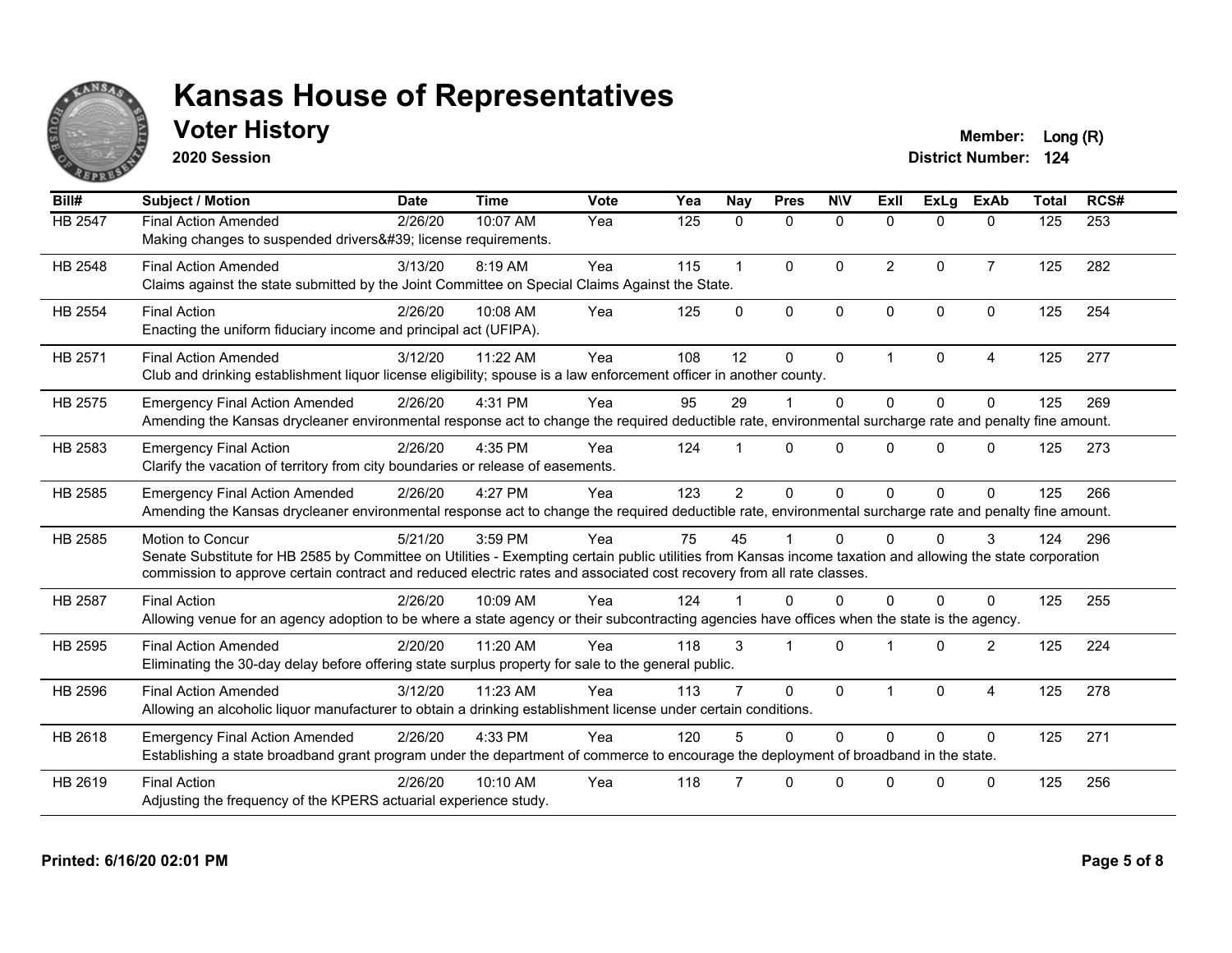

#### **Voter History Member:** Long (R)

**2020 Session**

| $\overline{Bill#}$ | <b>Subject / Motion</b>                                                                                                                                                                                                                                                                                                                                     | <b>Date</b> | <b>Time</b> | <b>Vote</b> | Yea | <b>Nay</b>     | <b>Pres</b>  | <b>NIV</b>   | <b>ExII</b>    | <b>ExLg</b>  | <b>ExAb</b>    | <b>Total</b> | RCS# |
|--------------------|-------------------------------------------------------------------------------------------------------------------------------------------------------------------------------------------------------------------------------------------------------------------------------------------------------------------------------------------------------------|-------------|-------------|-------------|-----|----------------|--------------|--------------|----------------|--------------|----------------|--------------|------|
| HB 2619            | Motion to Concur                                                                                                                                                                                                                                                                                                                                            | 5/21/20     | 11:59 PM    | Yea         | 114 | $\overline{3}$ | $\mathbf{0}$ | $\mathbf{0}$ | $\Omega$       | $\Omega$     | 7              | 124          | 298  |
|                    | Senate Substitute for HB 2619 by Committee on Financial Institutions and Insurance - Enacting the Kansas economic recovery loan deposit program, updating field of<br>membership requirements of credit unions and allowing privilege tax deductions on agricultural real estate loans and single family residence loans.                                   |             |             |             |     |                |              |              |                |              |                |              |      |
| HB 2646            | <b>Final Action</b>                                                                                                                                                                                                                                                                                                                                         | 2/26/20     | 10:11 AM    | Yea         | 125 | 0              | 0            | $\Omega$     |                | $\Omega$     | $\Omega$       | 125          | 257  |
|                    | Allowing the attorney general to coordinate training for law enforcement agencies on missing and murdered indigenous people.                                                                                                                                                                                                                                |             |             |             |     |                |              |              |                |              |                |              |      |
| HB 2689            | <b>Final Action Amended</b>                                                                                                                                                                                                                                                                                                                                 | 3/13/20     | 8:23 AM     | Yea         | 103 | 12             |              | $\Omega$     | $\overline{2}$ | $\Omega$     | $\overline{7}$ | 125          | 283  |
|                    | Amending the angel investor tax credit with respect to the definition of qualified securities, tax credit limitations and amounts, investor requirements and extending the<br>date that credits may be allowed.                                                                                                                                             |             |             |             |     |                |              |              |                |              |                |              |      |
| HB 2695            | <b>Emergency Final Action</b>                                                                                                                                                                                                                                                                                                                               | 2/26/20     | 4:34 PM     | Yea         | 125 | $\Omega$       | $\Omega$     | $\Omega$     | $\Omega$       | $\Omega$     | $\Omega$       | 125          | 272  |
|                    | Allowing special agents from the department of corrections to attend the Kansas law enforcement training center.                                                                                                                                                                                                                                            |             |             |             |     |                |              |              |                |              |                |              |      |
| HB 2699            | <b>Final Action</b>                                                                                                                                                                                                                                                                                                                                         | 2/26/20     | 10:13 AM    | Yea         | 105 | 20             | $\Omega$     | $\Omega$     | $\Omega$       | $\mathbf{0}$ | $\mathbf{0}$   | 125          | 258  |
|                    | Requiring court services officers to assist with child in need of care cases when directed by a judge.                                                                                                                                                                                                                                                      |             |             |             |     |                |              |              |                |              |                |              |      |
| HB 2702            | <b>Emergency Final Action</b>                                                                                                                                                                                                                                                                                                                               | 2/26/20     | 4:32 PM     | Yea         | 125 | 0              | $\Omega$     | $\Omega$     | $\Omega$       | $\Omega$     | $\Omega$       | 125          | 270  |
|                    | Decoupling the KIT and KIR workforce training programs from the high performance incentive fund program and enhancing the workforce training tax credit.                                                                                                                                                                                                    |             |             |             |     |                |              |              |                |              |                |              |      |
| HB 2702            | Motion to adopt CCR                                                                                                                                                                                                                                                                                                                                         | 5/21/20     | 11:59 PM    | Yea         | 89  | 28             | $\Omega$     | O            |                | U            | 7              | 124          | 299  |
|                    | Enacting the Kansas taxpayer protection act; establishing notice and public hearing requirements prior to approval by a governing body to exceed its revenue neutral                                                                                                                                                                                        |             |             |             |     |                |              |              |                |              |                |              |      |
|                    | rate for the imposition of property tax and discontinuing the city and county tax lid; providing a waiver of interest and fees on certain delinquent property taxes for a<br>period of time and delaying preparation of delinquent real estate tax list and notice; prohibiting valuation increase for real property solely as the result of normal repair, |             |             |             |     |                |              |              |                |              |                |              |      |
|                    | replacement or maintenance of existing structure; providing for county treasurers to establish a payment plan for the payment of delinquent or nondelinquent taxes;                                                                                                                                                                                         |             |             |             |     |                |              |              |                |              |                |              |      |
|                    | requiring the state board of tax appeals to serve orders and notices by electronic means if requested by the party; prohibiting county appraisers and the state board of                                                                                                                                                                                    |             |             |             |     |                |              |              |                |              |                |              |      |
|                    | tax appeals from increasing the valuation of county appraised property in valuation appeals.                                                                                                                                                                                                                                                                |             |             |             |     |                |              |              |                |              |                |              |      |
| HB 2708            | <b>Emergency Final Action</b>                                                                                                                                                                                                                                                                                                                               | 2/26/20     | 4:23 PM     | Yea         | 125 | $\mathbf{0}$   | $\Omega$     | $\Omega$     | $\Omega$       | $\Omega$     | $\Omega$       | 125          | 264  |
|                    | Creating a drug abuse treatment program for people on diversion and allowing county attorneys to enter into agreements with court services and community<br>corrections for supervision.                                                                                                                                                                    |             |             |             |     |                |              |              |                |              |                |              |      |
| HB 2713            | <b>Emergency Final Action Amended</b>                                                                                                                                                                                                                                                                                                                       | 2/26/20     | 4:30 PM     | Yea         | 122 | 3              | $\Omega$     | $\Omega$     | $\Omega$       | $\Omega$     | 0              | 125          | 268  |
|                    | Enacting the revised uniform law on notarial acts.                                                                                                                                                                                                                                                                                                          |             |             |             |     |                |              |              |                |              |                |              |      |
| <b>HCR 5025</b>    | <b>EFA Amend and Debate</b>                                                                                                                                                                                                                                                                                                                                 | 3/13/20     | 11:21 AM    | Yea         | 116 | $\Omega$       | $\Omega$     | $\Omega$     | $\mathcal{P}$  | $\Omega$     | $\overline{7}$ | 125          | 284  |
|                    | Ratifying and providing the continuation of the March 12, 2020, state of disaster emergency declaration for the state of Kansas.                                                                                                                                                                                                                            |             |             |             |     |                |              |              |                |              |                |              |      |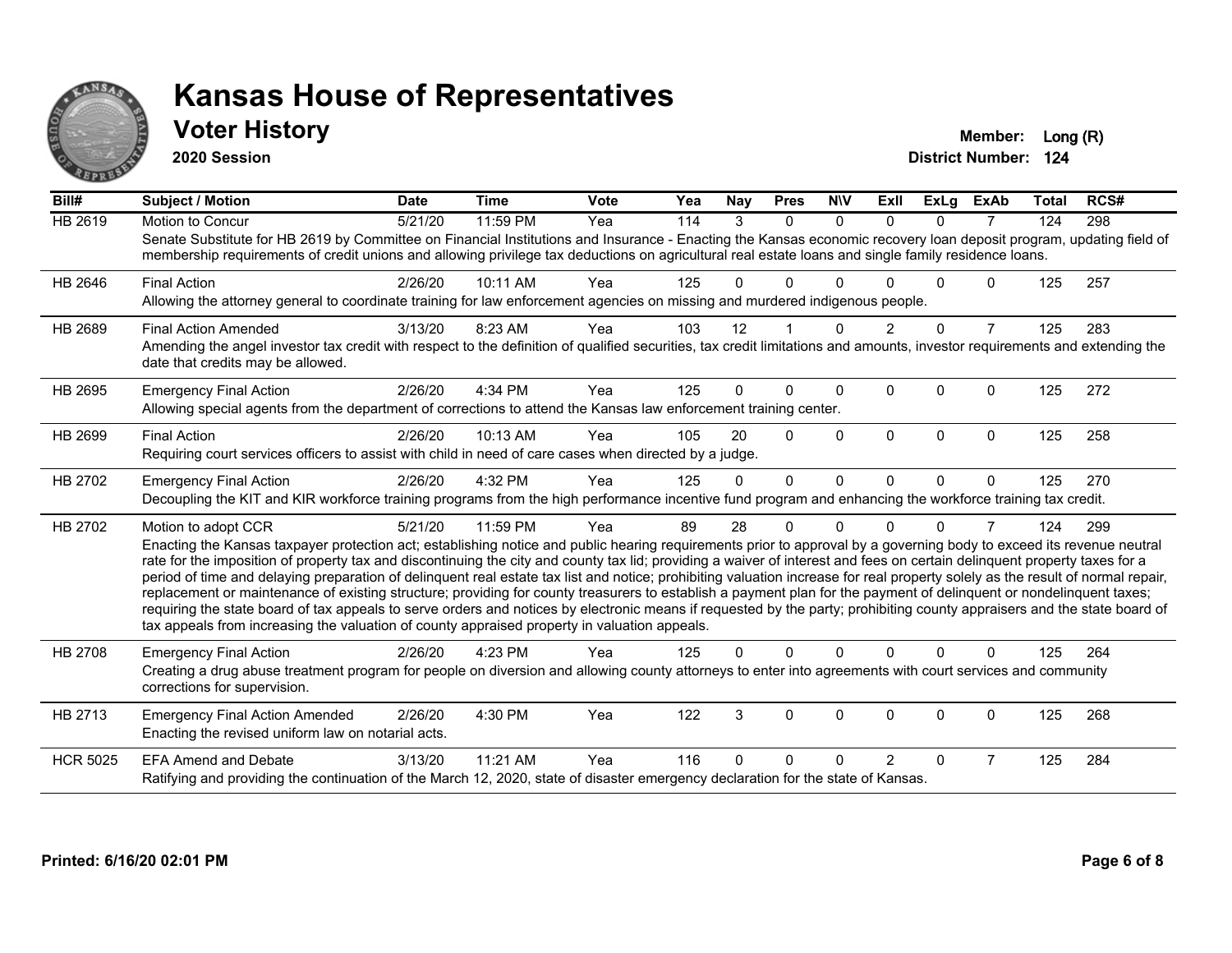

#### **Voter History Member:** Long (R)

**2020 Session**

| Bill#           | <b>Subject / Motion</b>                                                                                                                                                                                                                                                           | <b>Date</b> | <b>Time</b> | Vote | Yea | Nay          | <b>Pres</b>  | <b>NIV</b> | ExII           | ExLg           | ExAb     | <b>Total</b> | RCS# |
|-----------------|-----------------------------------------------------------------------------------------------------------------------------------------------------------------------------------------------------------------------------------------------------------------------------------|-------------|-------------|------|-----|--------------|--------------|------------|----------------|----------------|----------|--------------|------|
| <b>HCR 5025</b> | Motion to adopt CCR<br>Ratifying and providing the continuation of the March 12, 2020, state of disaster emergency declaration for the state of Kansas, subject to limitations.                                                                                                   | 3/19/20     | 4:11 PM     | Yea  | 115 | $\mathbf{0}$ | $\Omega$     | $\Omega$   | <sup>n</sup>   | $\Omega$       | 10       | 125          | 293  |
| <b>SB 27</b>    | <b>EFA Amend and Debate</b><br>House Substitute for SB 27 by Committee on Commerce, Labor and Economic Development - Providing for a maximum of 26 weeks of unemployment insurance<br>benefits and compensation for the pre-payment waiting period.                               | 3/17/20     | $1:02$ PM   | Yea  | 119 |              |              |            |                |                |          | 125          | 288  |
| SB 66           | Motion to adopt CCR<br>Appropriations for Fy 2020, 2021 and 2022 for various state agencies.                                                                                                                                                                                      | 3/19/20     | 3:52 PM     | Yea  | 99  | 16           | $\Omega$     | $\Omega$   | <sup>0</sup>   | $\Omega$       | 10       | 125          | 292  |
| SB 102          | <b>EFA Amend and Debate</b><br>House Substitutes for SB 102 by Committee on Judiciary - Allowing the chief justice of the Kansas supreme court to extend or suspend deadlines or time limitations to<br>secure the health and safety of court users, staff and judicial officers. | 3/16/20     | 12:13 PM    | Yea  | 113 | 5            | $\mathbf{0}$ | $\Omega$   | 3              | 0              | 4        | 125          | 285  |
| SB 142          | EFA Sub Bill Amended<br>House Substitute for SB No. 142 by House Committee on K-12 Education Budget - Authorizing the state board of education to grant waivers for school districts from<br>the requirement to provide a minimum number of school hours during the school term.  | 3/17/20     | 10:31 AM    | Yea  | 117 | 2            | <sup>0</sup> | U          |                |                |          | 125          | 287  |
| SB 155          | <b>Final Action</b><br>Cemetery district territory deannexed from the territory of Valley Center.                                                                                                                                                                                 | 2/7/20      | 4:08 PM     | Yea  | 119 |              | $\Omega$     | 3          | $\Omega$       | $\mathfrak{p}$ | $\Omega$ | 125          | 210  |
| SB 173          | <b>EFA Amend and Debate</b><br>House Substitute for SB 173 by Committee on Appropriations - Providing for the Eisenhower legacy transportation plan.                                                                                                                              | 3/16/20     | 7:20 PM     | Yea  | 103 | 16           |              | U          | $\mathfrak{p}$ | $\Omega$       | 3        | 125          | 286  |
| SB 173          | Motion to adopt CCR<br>House Substitute for SB 173 by Committee on Appropriations - Providing for the Eisenhower legacy transportation plan.                                                                                                                                      | 3/19/20     | 12:04 PM    | Yea  | 112 | 3            | 0            | $\Omega$   | U              | $\Omega$       | 10       | 125          | 291  |
| <b>SCR 1613</b> | <b>Final Action</b><br>Amending the bill of rights of the constitution of the state of Kansas to reserve to the people the right to regulate abortion through their elected state representatives<br>and senators.                                                                | 2/7/20      | $4:07$ PM   | Yea  | 80  | 43           | n            |            |                | 2              | 0        | 125          | 209  |